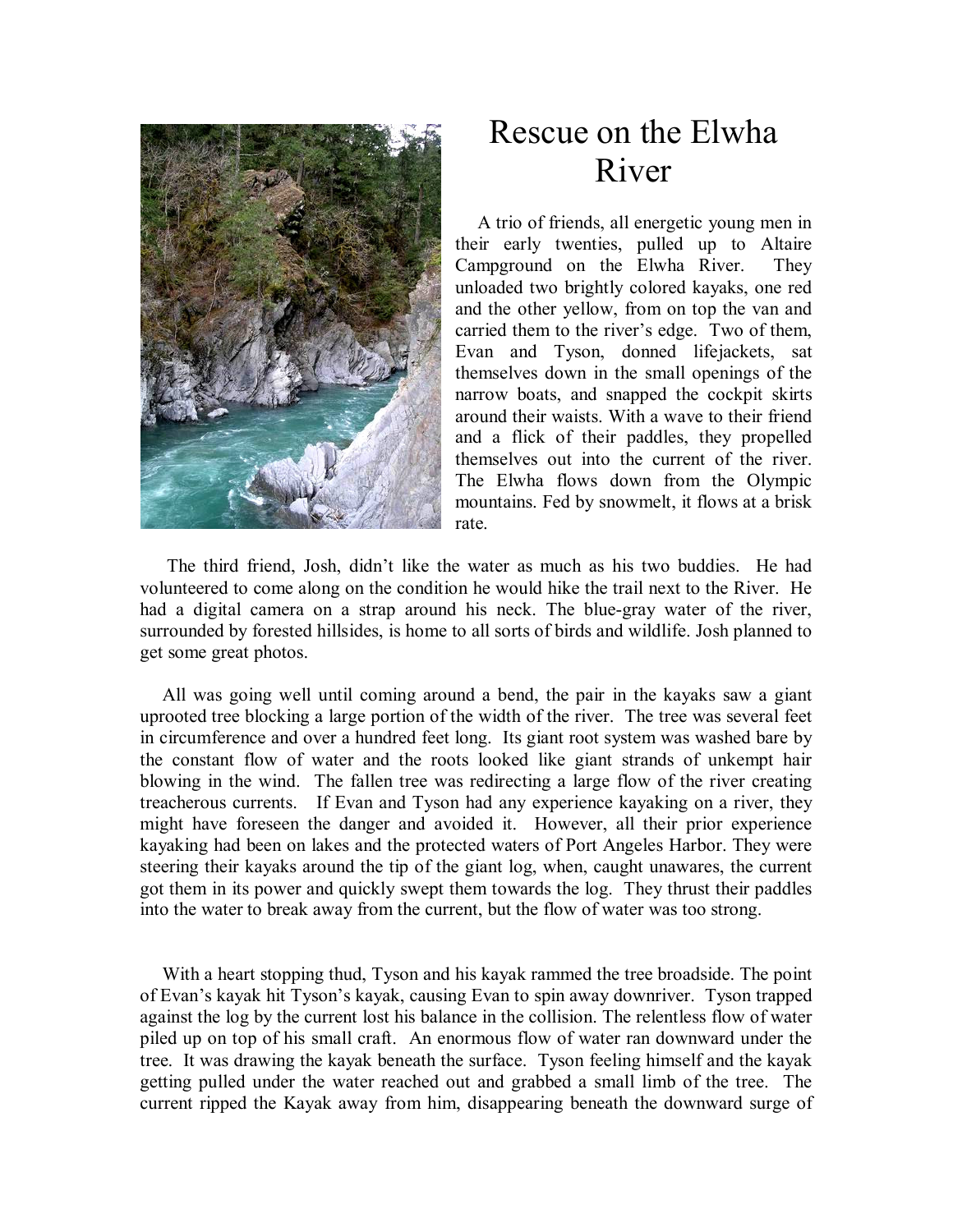water. Holding onto the limb with one hand, most of Tyson's body was submerged

beneath the surface. The same relentless current that pulled his kayak under was now pulling on him. He sensed, if he let go, the current would pull him under the surface and he would drown. For long minutes he clung to the limb fighting for his life. With his free hand he claw at the bark of the tree to pull himself up, but it was hopeless. The current was far too strong. Abruptly, the limb partially broke, plunging him even deeper into the water. Just when it seemed he would loose the battle against the current, a hand reached out and grabbed his arm.

It was Josh. He had seen his friend's ordeal from shore and ran out on top the fallen tree as fast as he



could. Lying down on his stomach, he extended his arm as far as he could and grabbed his friend's arm just as he was sinking. The force of the river was so great that Josh felt like he was hanging on to a thousand pounds of dead weight. A deep fatigue set into his arm as he strained with all his might to hang on to his friend. They had been friends since grade school. The thought of loosing his Tyson was unbearable. He determined to do everything in his power to save him. The muscles in his arm grew tired with the strain. Josh yelped with pain as the as his arm was pulled from its shoulder socket. Yet somehow he hung on.

Fortunately, soon after Josh dislocated his arm, Evan was able to beach his kayak and run out on the giant tree to help. Together he and Josh pulled Tyson out of the water and on top the tree. The trio of friends lay on their backs on the broad tree, panting for breath. Josh's arm, badly bruised, had returned to its socket on its own. Downriver they glanced and saw Evan's yellow kayak as it finally resurfaced. It had been held under water during the entire ordeal of several minutes.

If Josh had gotten to Tyson a few seconds later, or if Josh's arm had been shorter, Tyson would have been sucked under the log jam and drowned. Tyson owes his life to his friend's strength and perseverance. There is One mighty in power who is reaching out to lost souls. No matter how deeply anyone has fallen into sin or how strong the current is that is pulling them into iniquity, the arm of the Lord is strong enough and long enough to reach down and save them. God can save the most wretched of sinners because his Son, the Lord Jesus Christ, died on Calvary's cross for them.

The arm is the part of man that does most of his work. At Calvary the great work of redemption was finished, so God can forgive man and bring him to heaven. At Calvary God "showed strength with arm" Luke 1:51. And made a way for destitute, ungodly sinners to be saved. Because Christ died on the cross, the good news of the gospel can go out to all the world telling them of a free salvation. Sadly, not everyone who hears the good news of a Savior dying for the sins of the world will believe it. Isaiah, an Old Testament prophet, asked, "Who hath believed our report and to whom is the arm of the